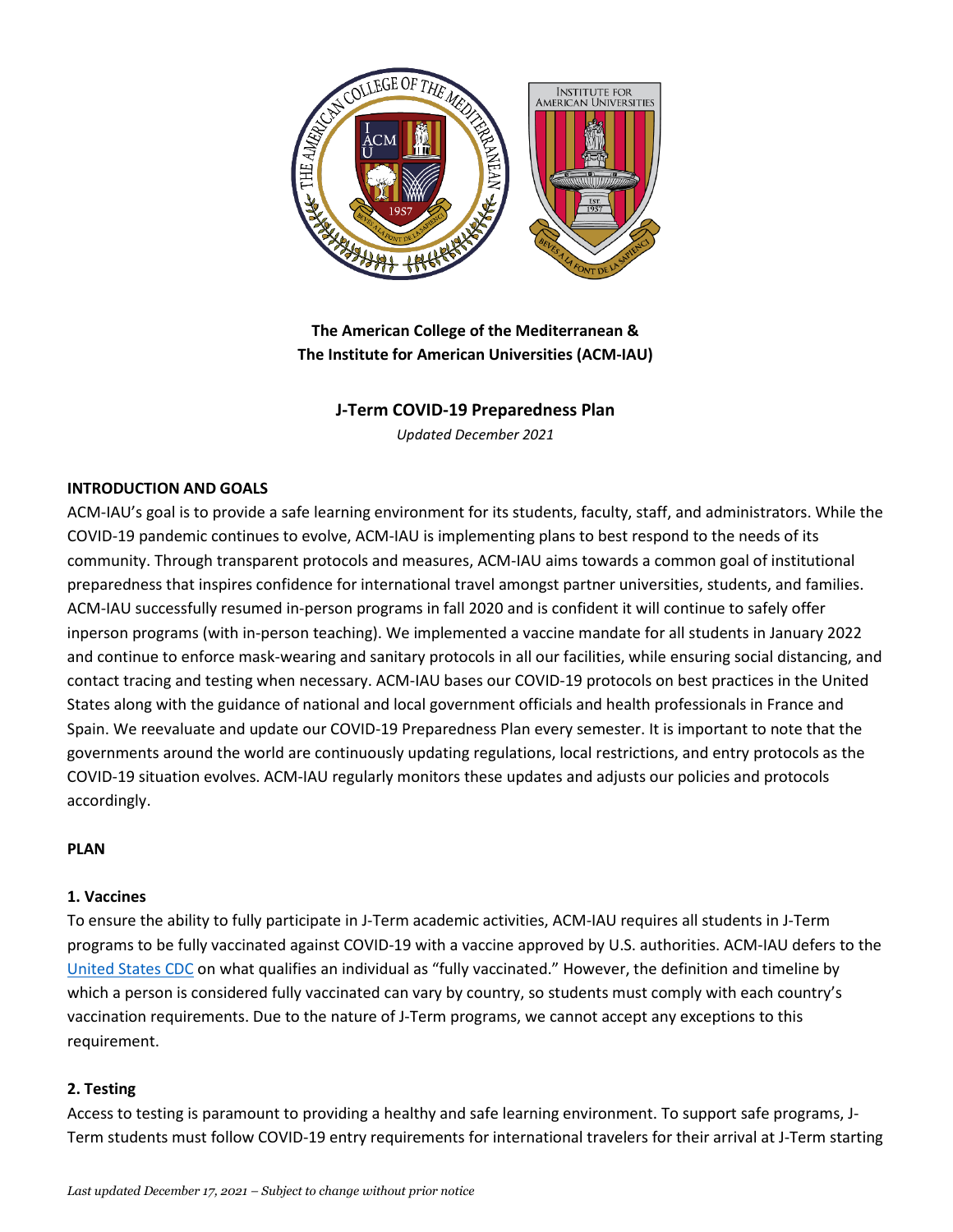countries and may be required to show proof of a negative test. Based on the evolving nature of each country's entry requirements, students should be prepared to test prior to departure from the U.S., regardless of what the starting country's current policies may be, as these can change. The cost and arrangement of any required COVID-19 testing for arrival, whether due to a country's entry requirements or an ACM-IAU requirement, is the responsibility of the student.

- All testing required for entry to another country on the itinerary during the program dates is included in the program fee and will be facilitated by ACM-IAU. All fees associated with obtaining the French Health Pass (currently required in France) are included in the program fee and ACM-IAU will facilitate this requirement.
- Students returning to their home country at the end of the program may be required to present a negative COVID-19 test upon entry. Students returning to the United States at the end of their program will be required to present a negative COVID-19 test (antigen or PCR) taken no more than 1 day before travel from their end point country. Students will be responsible for the cost of this test. ACM-IAU can provide guidance on where the test can be obtained. If students are not able to present a negative test result within this time frame and are therefore not able to travel on their intended departure date, ACM-IAU can provide guidance on extended housing arrangements and will support students until they are able to depart. Students will be responsible for the cost of this extended housing reservation.
- If, through contact tracing or other means, a student is identified as having been exposed to the virus, ACM-IAU will support testing of the individual at no cost. ACM-IAU will consult with local health officials and if based on their recommendation any further testing is recommended for other students, ACM-IAU will facilitate testing at no additional cost to the student.
- ACM-IAU staff will regularly monitor entry requirements and provide updated information to J-Term students. ACM-IAU will not include in J-Term itineraries any country requiring quarantine for international travelers.

## **3. Personal Protective Equipment (PPE), Social Distancing, and Housing Protocols**

ACM-IAU will enforce any relevant local and national government PPE requirements during J-Term programs. In addition, regardless of local practice, ACM-IAU will require students to use masks during all group activities or group travel. Students must supply their own PPE.

- ACM-IAU will use a reduced density model wherever possible during group transport and classroom activities.
- ACM-IAU will house no more than two students to a room when lodging in hotels. To the extent possible, students will room with the same person throughout the trip to reduce possible contact cases.

### **4. Exposure Protocols**

If a student receives a positive COVID-19 test, ACM-IAU will enact quarantine and contact tracing protocols recommended by local health officials. The student will be required to remain in quarantine until cleared by a health professional. Students may be moved to a single-occupancy hotel room during the quarantine, and, if so, students will not incur any costs as long as the quarantine falls within the program dates. ACM-IAU staff will support students during required quarantine periods during the program dates to ensure they have appropriate lodging and adequate food, water, access to medical care, and supplies. If the J-Term program moves to another site, ACM-IAU staff will remain with quarantined students until they are cleared for travel.

### **4. Program Interruption Protocols**